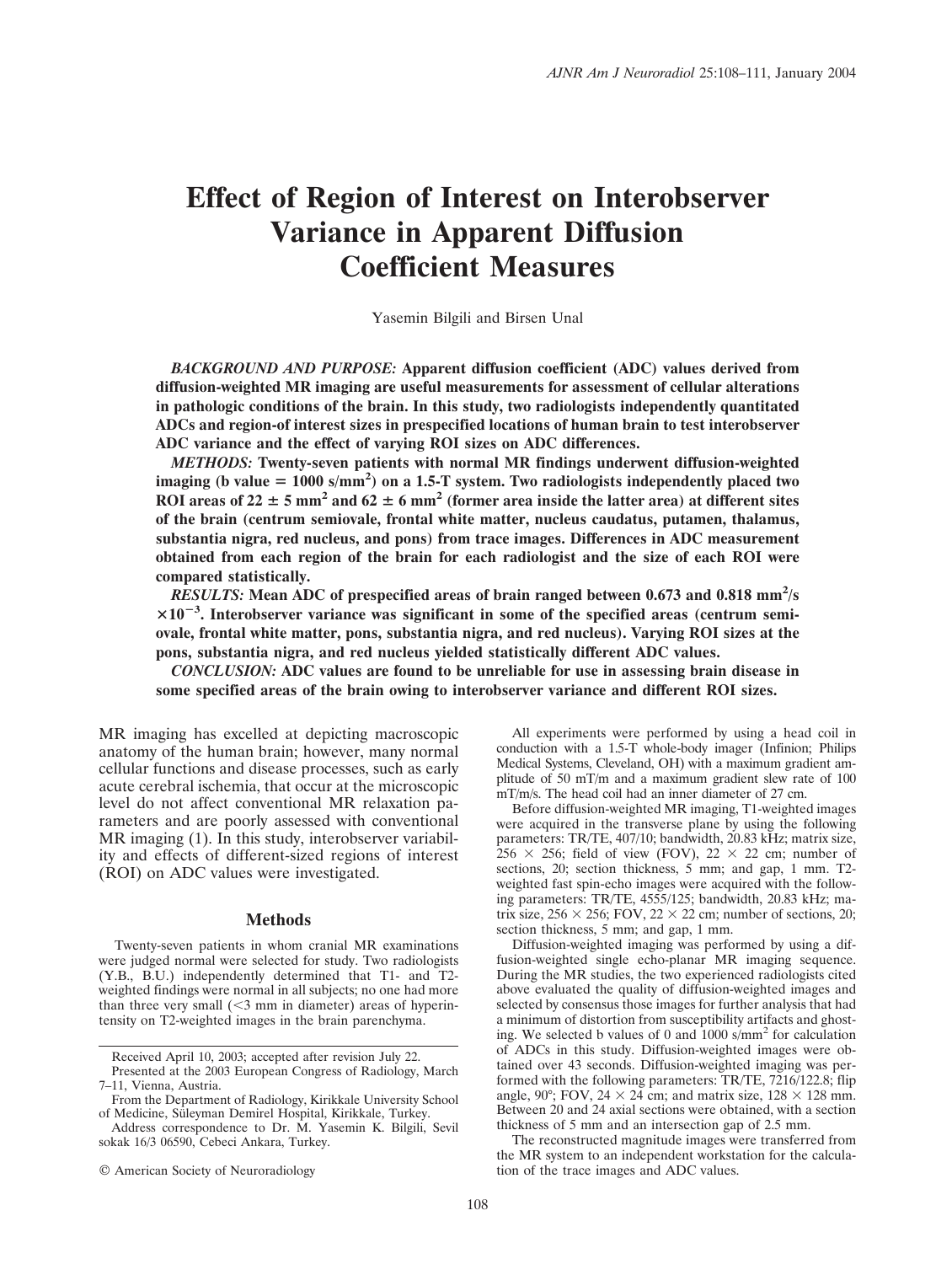#### Mean ADC values for each group  $(\times 10^{-3})$

|                      | А     | В     |       | D     | E     | F     | G     | Н     |
|----------------------|-------|-------|-------|-------|-------|-------|-------|-------|
| Sentrium semiovale   | 0.733 | 0.738 | 0.734 | 0.748 | 0.745 | 0.764 | 0.735 | 0.770 |
| Frontal white matter | 0.814 | 0.806 | 0.805 | 0.806 | 0.795 | 0.819 | 0.789 | 0.818 |
| Caudate nucleus      | 0.766 | 0.754 | 0.766 | 0.764 | 0.782 | 0.758 | 0.789 | 0.764 |
| Putamen              | 0.763 | 0.735 | 0.762 | 0.743 | 0.777 | 0.765 | 0.764 | 0.769 |
| Thalamus vm          | 0.738 | 0.709 | 0.745 | 0.738 | 0.779 | 0.761 | 0.768 | 0.764 |
| Substantia nigra     | 0.807 | 0.750 | 0.781 | 0.769 | 0.767 | 0.737 | 0.776 | 0.754 |
| Red nucleus          | 0.755 | 0.747 | 0.755 | 0.759 | 0.689 | 0.758 | 0.724 | 0.758 |
| Pons                 | 0.712 | 0.735 | 0.704 | 0.719 | 0.702 | 0.716 | 0.727 | 0.723 |
|                      |       |       |       |       |       |       |       |       |

Note.—A, ADC value obtained with small region of interest (ROI) size ( $22 \pm 5$  mm<sup>2</sup>) with observer 1 on the right hemisphere; B, ADC value obtained with small ROI size ( $22 \pm 5$  mm<sup>2</sup>) with observer 2 on the right hemisphere; C, ADC value obtained with larger ROI size ( $62 \pm 6$  mm<sup>2</sup>) with observer 1 on the right hemisphere; D, ADC value obtained with larger ROI size  $(62 \pm 6 \text{ mm}^2)$  with observer 2 on the right hemisphere; E, ADC value obtained with small ROI size  $(22 \pm 5 \text{ mm}^2)$  with observer 1 on the left hemisphere; F, ADC value obtained with small ROI size  $(22 \pm 5 \text{ mm}^2)$  with observer 2 on the left hemisphere; G, ADC value obtained with larger ROI size  $(62 \pm 6 \text{ mm}^2)$  with observer 1 on the left hemisphere; H, ADC value obtained with larger ROI size  $(62 \pm 6 \text{ mm}^2)$  with observer 2 on the left hemisphere.



Fig. 1. ADC values obtained from the sentrium semiovale. *A,* Observer 1.

*B,* Observer 2.

To ensure accurate localization and consistency of measurements, the two blinded radiologists independently placed ROI areas on the right and left side of the brain in different characteristic gray and white matter structures (centrum semiovale, frontal white matter, nucleus caudatus, putamen, thalamus, substantia nigra, red nucleus, and pons) on the images obtained with a b value of 1000 s/mm2 . At each prespecified site, two ADC values were obtained by using two different-sized ROI areas (smaller ROI within larger ROI).

ADC values were recorded from the different sites of the brain mentioned above for each hemisphere. The two radiologists independently performed this procedure. Each measurement was repeated by using two ROI areas, one inside the other (average areas of regions of interest were  $22 \pm 5$  mm<sup>2</sup> and  $62 \pm 6$  mm<sup>2</sup>, respectively).

For statistical analysis, we first compared ADC values for each observer from each measurement site with a paired *t* test. Later, for comparison of different ROI areas, ADC values obtained with different ROI areas were compared with a paired *t* test. The significance level was set  $P < .05$ .

## **Results**

Our study population consisted of 27 subjects with an age range of 2 months to 62 years and a mean age of 43.4  $\pm$  17 years. This group included 14 male and 13 female subjects. Imaging examinations of the patients showed no abnormalities.

Mean ADC values for each group is demonstrated in the Table.

ADC values obtained from the left and right side

for each measurement site did not differ statistically  $(P > .05)$ .

Using the paired  $t$  test, we found a statistically significant interobserver difference in ADC values obtained from the centrum semiovale, frontal white matter, pons, substantia nigra, and red nucleus (*P* .031;  $P = .019$ ;  $P = .044$ ;  $P = .028$ ;  $P = .001$  respectively). ADC values among different-sized ROI areas approached statistical significance only in the substantia nigra, red nucleus, and pons  $(P = .016; P = .016)$ .002;  $P = .037$  respectively) (Figs 1–3).

# **Discussion**

Diffusion-weighted imaging is being used with increasing frequency in many clinical and experimental circumstances. Systems equipped with high-speed gradients allow performance of diffusion imaging in less then 1 minute; results can be immediately displayed without the need for off-line processing. Because of this speed, ease of performance, and utility in the detection of pathologic processes, particularly in the detection of acute infarction, diffusion-weighted imaging has become a routine component of brain MR imaging protocols at many institutions (2).

Diffusion-weighted imaging has been successfully used not only in the central nervous system for diagnosis of early cerebral ischemia, multiple sclerosis,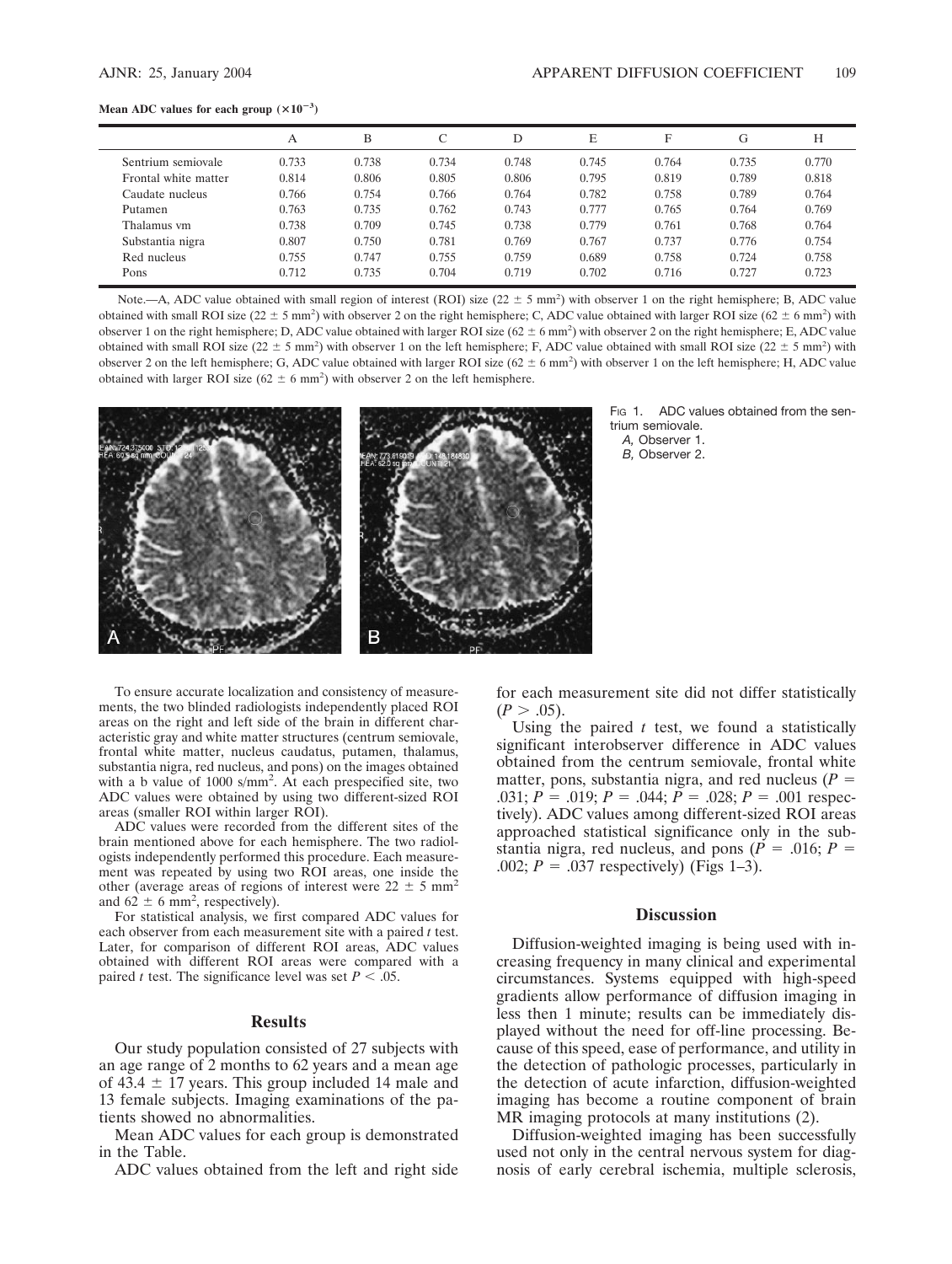*A,* Observer 1.

*B,* Observer 2.



F<sub>IG</sub> 3. ADC values obtained in the substantia nigra.

*A,* ADC value obtained by observer 1 from the substantia nigra with a small region of interest size.

*B,* ADC value obtained by observer 1 from the substantia nigra with a larger region of interest size.

gliomas, and brain abscess and to differentiate between arachnoid cysts and epidermoid cysts and other diseases (3–9), but also has been used in regions outside the central nervous system for differentiation between benign and malignant lesions in the liver and bone marrow (10, 11). Diffusion-weighted imaging is also used for identification of different cystic lesions in abdominal organs (12).

Diffusion-weighted imaging is sensitive to alterations in the translational motion of water molecules in the region of brain studied and has had a significant impact on clinical imaging. Random motion of water molecules is relatively free in homogeneous, fluidcontaining structures. This type of water diffusion is called isotropic diffusion. On the other hand, in tissue such as brain parenchyma, water motion is restricted by the presence of cellular structures that provide barriers to free diffusion (13). This restriction may be more in one direction than in another (eg, around axons). This type of water diffusion is called anisotropic diffusion. Because water protons in each portion of tissue contribute differently to overall diffusion in the tissue, any architectural changes, including the change in the proportion of extracellular water protons, will alter the ADC measured in the tissue  $(12)$ .

ADC values are known to be rotationally invariant measurements of the amount of total diffusion within a tissue (13). Mean ADC values of benign solid lesions have been found to be significantly higher than those of malignant tumors, and ADC values have also been correlated with degree of tumor cellularity (10, 14, 15). It is also established that reversible ADC changes in humans are rare but have been found in cases of transient ischemic attack in which imaging is performed within 4 hours of symptom onset, status epilepticus, venous infarction associated with seizures, and hemiplegic migraine (16). ADC values have also been found to be significantly higher in the globus pallidus of 3,4-methylenedioxymethamphetamine ( $\epsilon$  ecstasy") users (17). Some investigators have found that increased ADC values correlate with advancing age (3, 18, 19). Therefore, application of ADC values gains importance, because in many diseases these measurements can be used not only to support diagnosis but also treatment and follow-up.

ADC values can be calculated either automatically by use of generated ADC maps with ROI or pixellens evaluation or from the Stejskal-Tanner (13) ROI measurements. These methods depend on correct identification of the measured structure by the operator, and ROI measurements make use of only those pixels in the ROI area, whereas distribution analysis uses all pixels. Alternatively, multiple ROI measurements are limited for several reasons. Choice of location and number and size of ROI areas are operator dependent (3). This can lead to site-selection bias, which limits the reproducibility of results. ROI areas may include heterogeneous tissue (eg, white matter and CSF), and measurements of diffusion may fail to reveal changes occurring in brain parenchyma. As